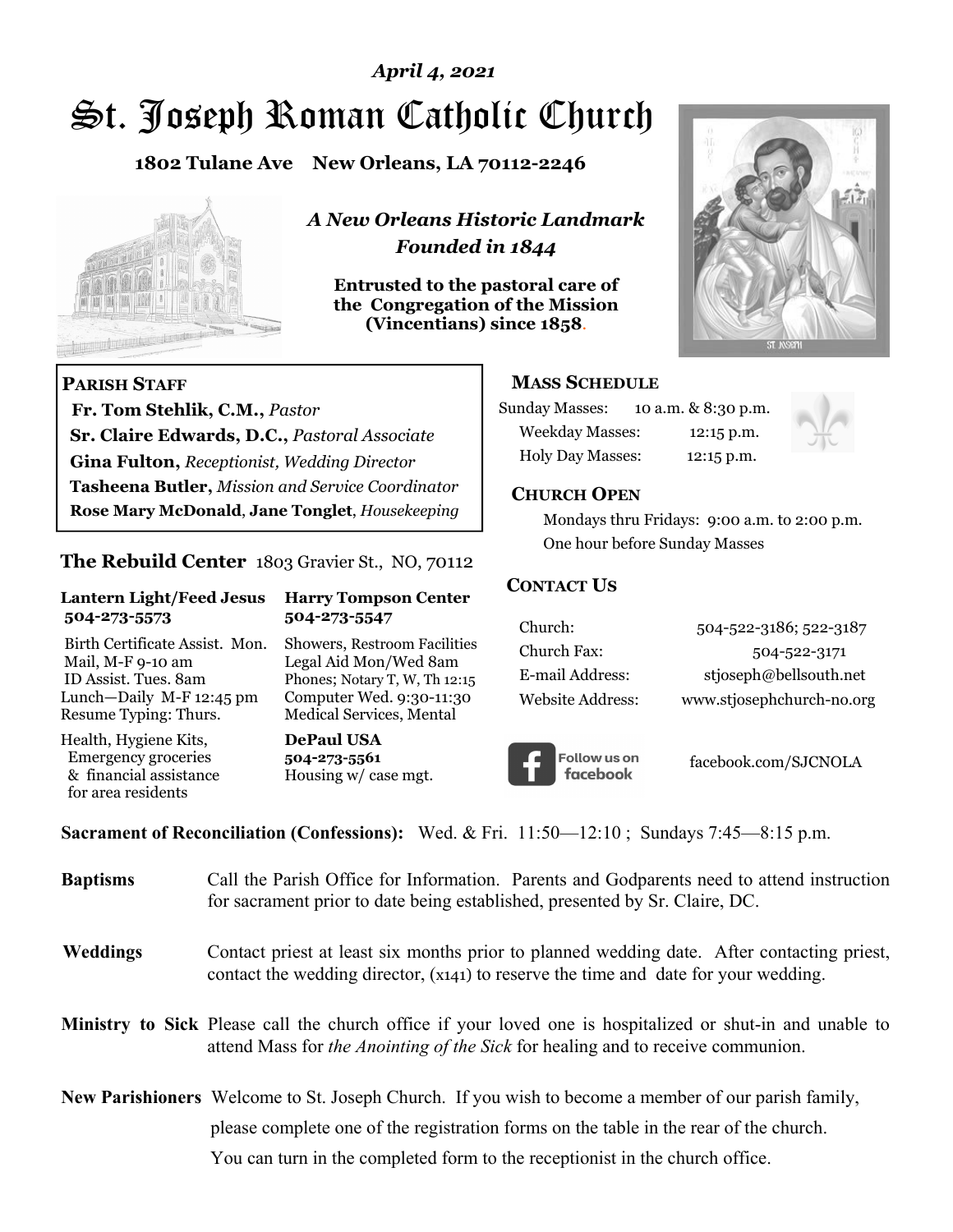# **Easter Sunday — Resurrection of the Lord April 4, 2021**



## **10:00 am** *St. Joseph Parishioners and Benefactors*

 **8:30 pm** *St. Joseph Parishioners and Benefactors*

| Monday, April 5, 2021—Church Closed                 | <b>Sunday, April 4, One in Faith #1009</b>      |
|-----------------------------------------------------|-------------------------------------------------|
| 12:15 pm Fr. A. Netikat; S/Purgatory; Sp. Intention | READINGS FOR THE WEEK                           |
| Tuesday, April 6, 2021—Octave of Easter             | Mon.: Acts 2:14, 22-33; Ps 16:1-11; Mt 28:8-15  |
| 12:15 pm Mrs. Helen Englehardth +; Diann Reed +     | Tuesday: Acts 2:36-41; Ps 33:4-22; Jn 20:11-18  |
| Wednesday, April 7, 2021-Octave of Easter           | Wed.: Acts 3:1-10; Ps 105:1--9; Lk 24:13-35     |
| 12:15 pm Mary Duet; All Fathers/gift of Fatherhood  | Thur: Acts 3:11-26; Ps 8:2ab, 5-9; Lk 24:35-48  |
| Thursday, April 8, 2021—Octave of Easter            | Friday: Acts 4:1-12; Ps 118:1-27; Jn 21:1-14    |
| 12:15 pm Villavasso Family; Souls Purgatory         | Saturday: Acts 4:13-21; Ps 118:1-21; Mk 16:9-15 |
| Friday, April 9, 2021—Octave of Easter              | Sunday: Acts 4:32-35; Ps 118:2-24;              |
| 12:15 pm Susan Spalluto; Meyer Family               | 1 Jn 5:1-6; Jn 20:19-31                         |

**YOUR PRAYERS ARE ASKED FOR THE FOLLOWING PARISHIONERS , WHO ARE IN NEED OF HEALING:**  Dorothy Alexander, Jorge Arzuaga, Beatrice Augustin, Anthony Blaise, Clarke Bordelon, Lawrence & Mamie Brown, Angelle Campbell; John & Cindi Caron, Julianna Chevalier; Betsy Conners, Sue Dakote, Gretchen Delo, Joyce Delo, Mary Duet, John & Kathleen Gebbia, Sylvia Daily-Powell, Joseph Delay, Terry Eggleston, Linda Elwood, Heather Faircloth, Frances Fiegler, Darrell & Ramona Ford, Donald Frazier, June & Mark Eiserloh, Shirley Gaither, Roselyn Hansen, John Hakanson, Sarah Hollier-Watkins, Marvin Johnston, Jim Karam, Bill Kroetz, Ken & Bette Kussman, Nowell Lacking, Landy Lanza, James Leung, Andrew Marino, Sara Marino, Karen McCoy, Donna Moore, Maura O'Donovan, CHF, Tina Roderfeld, Bernie Saul; Pippy Sanders, Louise Sonnier, Mel & Gaspar Schiro; Theard Simms, Fr. Tom Stehlik, CM, Virginia Stehlik, Malcolm Taylor, Jane Tonglet, Fritz Tripkovich, Corliss Truhill; Georgiana Prevost, Marion Vaughn, Juanita Ware, Cathleen Ward, Warren Webster, Mary Willis, Lynn Williams, C & JA Slocum.

## **How is the date of Easter determined?**

Easter is always celebrated on a Sunday, but why does the date move around the calendar so? The way of calculating the date was set by the Emperor Constantine in 325. The decision ended a very bitter controversy in the church. Some people wanted to synchronize the Pasch with Passover on the fourteenth day of the Jewish month Nissan, and their opponents wanted it after the Passover was complete, on the Sunday after the first full moon of springtime. The ecclesiastical rules do not exactly connect with the astronomical rules. The emperor squashed the hopes of the quartodecimans, as the fans of 14 Nissan were called, and chose Sunday.

The traditional rule is that Easter is the first Sunday after the first ecclesiastical full moon that occurs on or after the vernal equinox, the fourteenth day of the new moon, and later than March 21. Thus, Easter wobbles between March 22 and April 25. The actual tables and methods for computing the date are extraordinarily detailed, with subtle variations and mindbending exceptions and charts with "golden numbers," "dominical letters," and "epacts" measuring leap years. In 1954 and 1962 the ecclesiastical calculations actually overrode the astronomical new moons and bumped Easter back a month!

Today, there is a movement in the World Council of Churches (Protestants and Orthodox) for all Christians to combine their celebrations, based on the star charts for the Jerusalem skies. In principle, the Catholic Church is open to an ecumenical agreement on a fixed date for Easter, but we desire a unanimous decision from the World Council.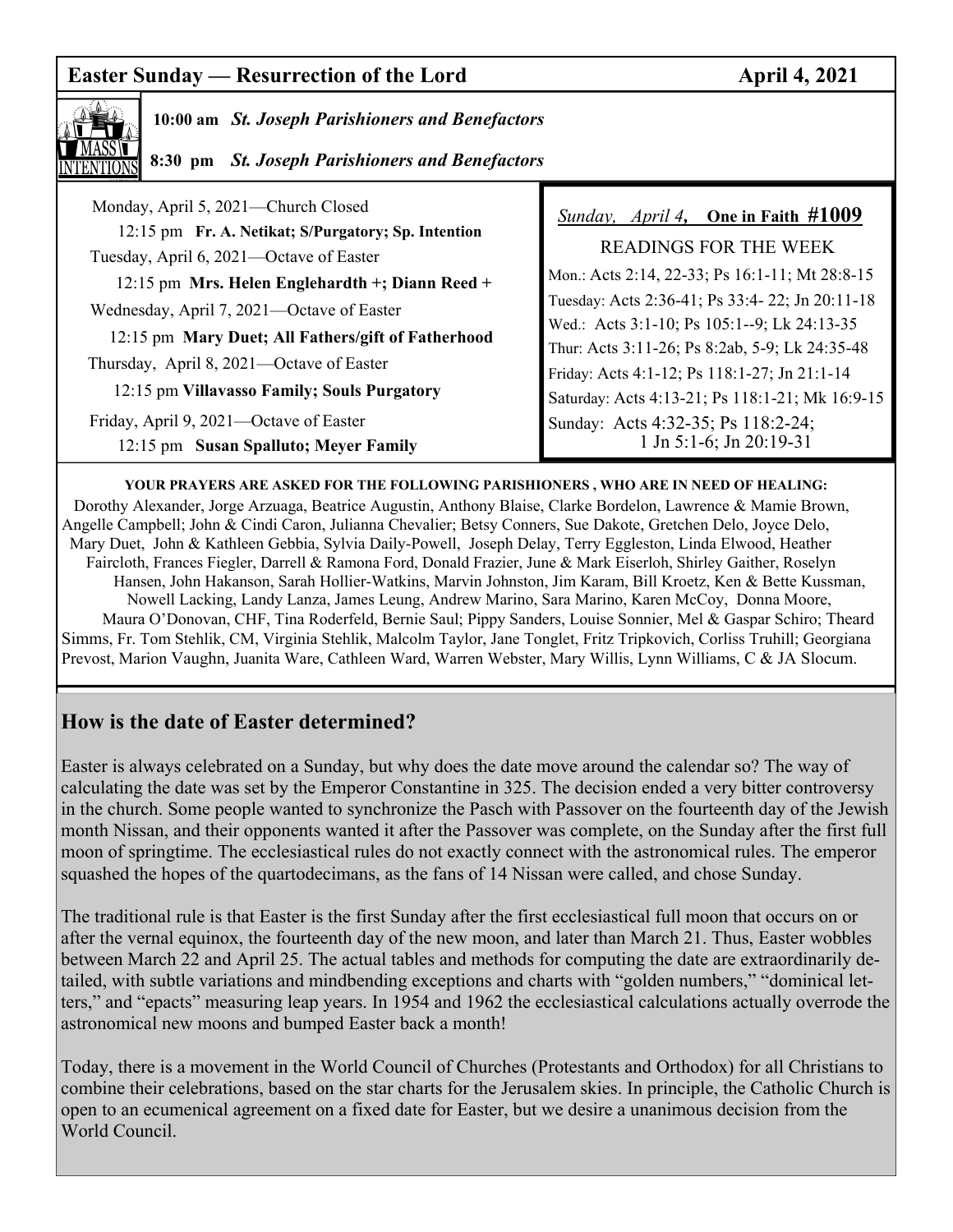I shall not die, but live, and declare the works of the LORD. *— Psalm 118:17*

Congratulations and Blessings to our New Members:

## **Hanna, Jenaphur, Kharie, Katharine, Kevin, Rachel, Ray, and Steve.**

**TREASURE & STEWARDSHIP March 28, Parish..…….……\$ 7,910.00 St. Joseph Altar…..…..………. tba** *Thank you for your generosity*

**Easter Hope** Hope is our right, Pope Francis declared at last year's Easter Vigil. It is a hope that comes from God. It's not just optimism, but a "gift from heaven" that no one has "earned on our own". "All will be well", has been our chant during these past months, but with the passing weeks, "the boldest hope can dissipate." Jesus' hope is different. He plants in our hearts the conviction that God is able to make everything work for good, where even from the grave brings life. "He, who rolled away the stone that sealed the entrance of the tomb, can also remove the stones in our hearts…Jesus did not abandon us; He has entered into our situations of pain, anguish and death. His light dispelled the darkness of the tomb: today He wants that light to penetrate even to the darkest corners of our lives." It is important to know that He walks ahead of us in life and in death. He goes before us to Galilee, the furthest city from Jerusalem, a sign that new life is found in the most sacred of places, but also where it is most needed and least expected. Roll away the stone!



## **TODAY'S READINGS**

**First Reading** — Peter is an eyewitness: The Lord is risen (Acts 10:34, 37-43).

**Psalm** — This is the day the Lord has made; let us rejoice and be glad (Psalm 118).

**Second Reading** — All who are baptized, set your hearts in heaven (Colossians 3:1-4)

Gospel — Three witnesses, Mary, Peter, and John; each responds to the empty tomb (John 20:1-9)

#### **REJOICE AND BE GLAD**

 During the first three or four centuries of Christianity, if you asked a Christian to name the feast days of the church, your answer would have been a puzzled stare, for there was only one feast: the Resurrection of the Lord. Every Sunday was a feast celebrating the one great feast. Even though our calendar now has many beautiful and holy feasts, we must continually be called back to the fact that all these other feasts exist because of the feast of Christ's Passover from death to life. The psalm today proclaims this message well: "This is the day." It is not one of many days, but it is the day of all days, the one that gives all the others their origin, purpose, meaning, and destiny. Listen carefully to Peter's speech in Acts with its recollection of the Passion, to the words of the apostle Paul, and to the account of Mary Magdalene, John, and Peter finding the empty tomb, and you will hear the many wonderful works that God has done for us through Christ. Rejoice and be glad!

## **Pope Francis'** *April* **Intention Fundamental Rights**

 For those who risk their lives while fighting for fundamental rights under dictatorships, authoritar ian regimes and even in democracies in crisis.

#### **SANCTUARY CANDLE AND MASS INTENTIONS**

 The Sanctuary Candle is burning this week to pray for the soul of **Madeline von Almen.** To reserve the Sanctuary Candle in memory of someone or for a special intention, call the church office (522-3186). The offering is \$15 for one week. The offering for Mass intentions is \$5.00 for a Mass.

#### **CHARTER FOR THE PROTECTION OF CHILDREN AND YOUNG PEOPLE**

In response to the Charter for the Protection of Children and Young People from the United States Conference of Catholic Bishops, the Archdiocese of New Orleans continues to make the Hot Line available for anyone who has been hurt or sexually abused by anyone who works for the Church. The Hot Line continues to be available; the number is (504) 522-5019. In continuing our commitment to support and to heal, we invite and encourage individuals who have been hurt or sexually abused recently or in the past by clergy, religious or other employees of the Archdiocese to call our Hot Line and your message will be received confidentially by a mental health professional. Anyone can make a direct call during regular business hours to the Victims' Assistance Coordinator at (504) 861-6253.